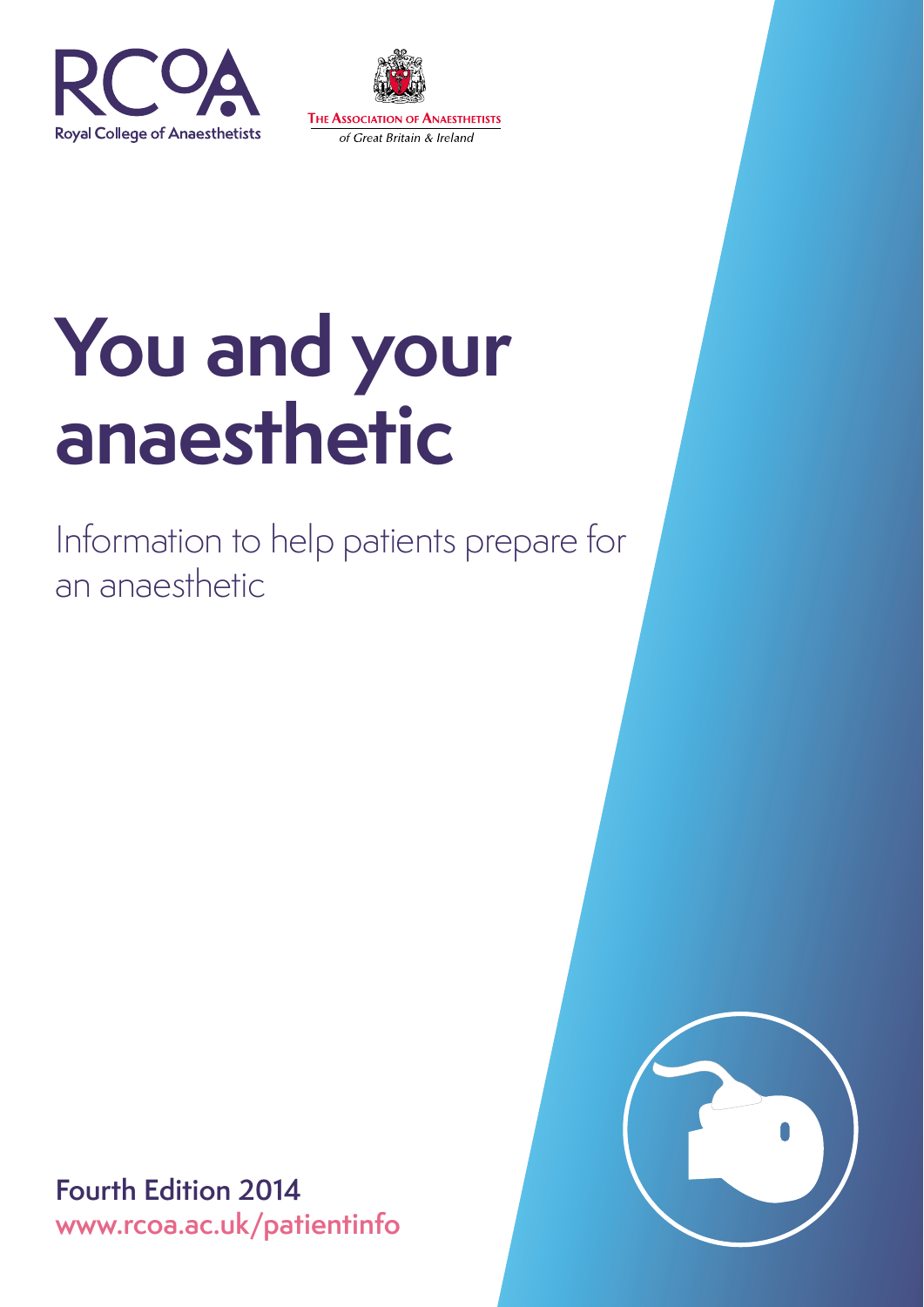

This leaflet gives information to help you prepare for your anaesthetic. It has been written by patients, patient representatives and anaesthetists, working together.



**Throughout this leaflet we have used the above symbol to highlight key facts.**

## What is anaesthesia?

Anaesthesia stops you feeling pain and other sensations.

It can be given in various ways and does not always make you unconscious.

**Local anaesthesia** involves injections that numb a small part of your body. You stay conscious but free from pain.

**Regional anaesthesia** involves injections that numb a larger or deeper part of the body. You stay conscious but free from pain.

**General anaesthesia** gives a state of controlled unconsciousness. It is essential for some operations. You are unconscious and feel nothing.

#### **Anaesthetists**

Anaesthetists are doctors with specialist training who:

- discuss the type or types of anaesthetic that are suitable for your operation. If there are choices available, your anaesthetist will help you choose what is best for you
- discuss the risks of anaesthesia with you
- agree a plan with you for your anaesthetic and pain control
- are responsible for giving your anaesthetic and for your wellbeing and safety throughout your surgery
- manage any blood transfusions you may need
- plan your care, if needed, in the intensive care unit
- make your experience as calm and pain free as possible.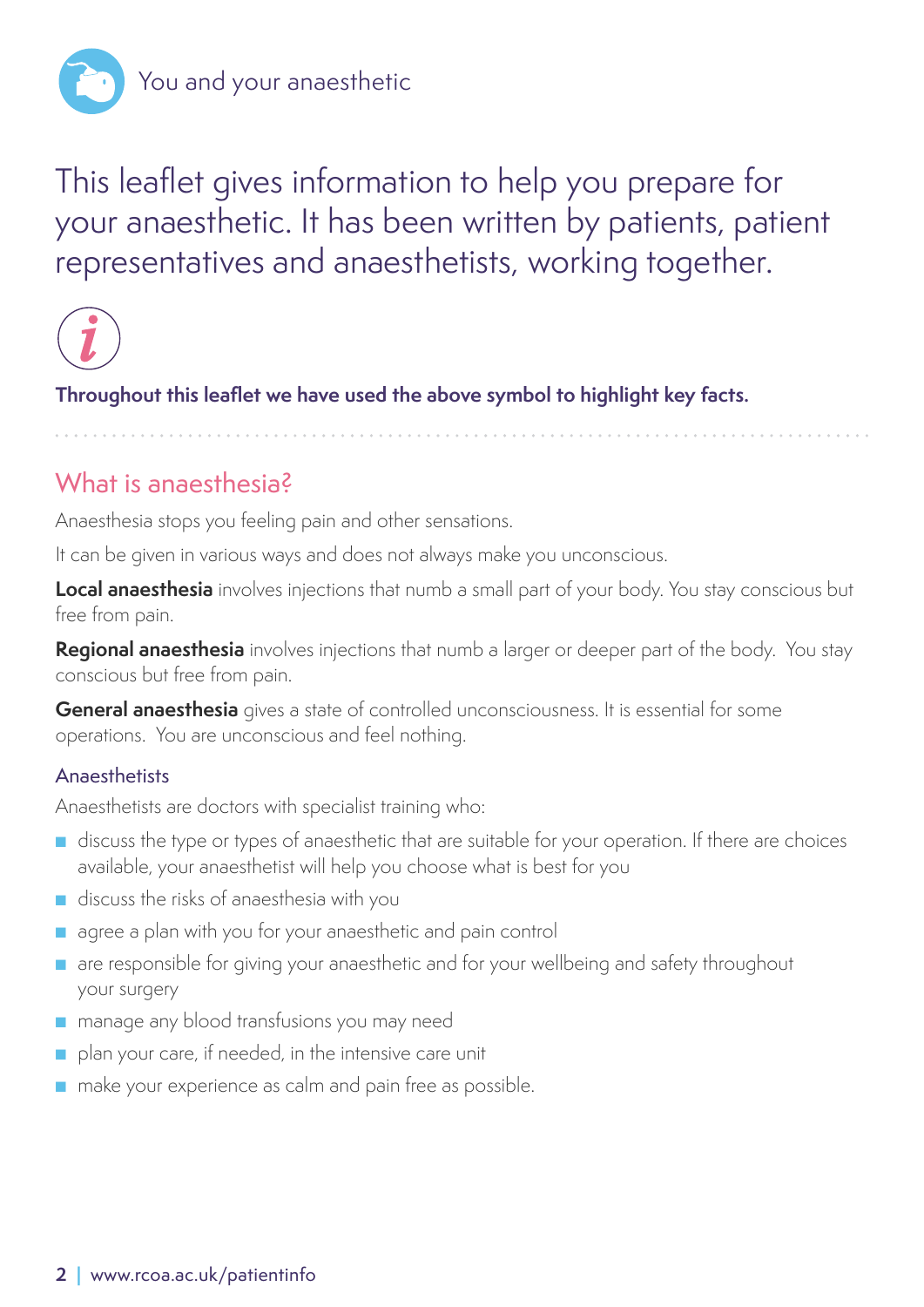

## The pre-assessment clinic

If you are having a planned operation (rather than emergency) you will usually be invited to a preassessment clinic a few weeks or days before your surgery.

Staff at the clinic will assess your general health. You will be asked questions and a nurse or doctor may listen to your heart and lungs. Tests will be organised if necessary. This will often include blood tests and an ECG (heart tracing).

You are likely to be checked for certain important infections – usually by using a swab on your skin, or in your nose.

 $(i)$ 

The staff will want to make an accurate list of the medicines you take. Please bring a list or the medicines themselves in their boxes.

If you are allergic to anything, this will be written down.

If necessary, arrangements may be made for you to see an anaesthetist.

If you may need a blood transfusion during or after your operation, a blood test will be needed to prepare for this. You can ask for information about the risks and benefits of blood transfusion. Blood transfusions are generally avoided unless necessary.

 $\bf (\vec{i})$  If you know you have high blood pressure, it is a good idea to bring a list of any recent blood pressure readings. This is because blood pressure can rise in a hospital clinic, and this may not be a true picture of your usual blood pressure.

#### More information

This is a very useful opportunity for you to ask any questions that you have about the anaesthetic and about coming into hospital generally. If the staff do not have all the answers you need, they will be able to help you find out more.

## Before coming to hospital

- If you smoke, giving up for several weeks before the operation will reduce the risk of breathing problems during your anaesthetic, making your anaesthetic safer.
- If you are very overweight, reducing your weight will reduce many of the risks of having an anaesthetic.
- If you have loose teeth or crowns, treatment from your dentist may reduce the risk of damage to your teeth during the anaesthetic.
- If you have a long-standing medical problem such as diabetes, asthma or bronchitis, thyroid problems, heart problems or high blood pressure, you should ask your GP if you need a check up.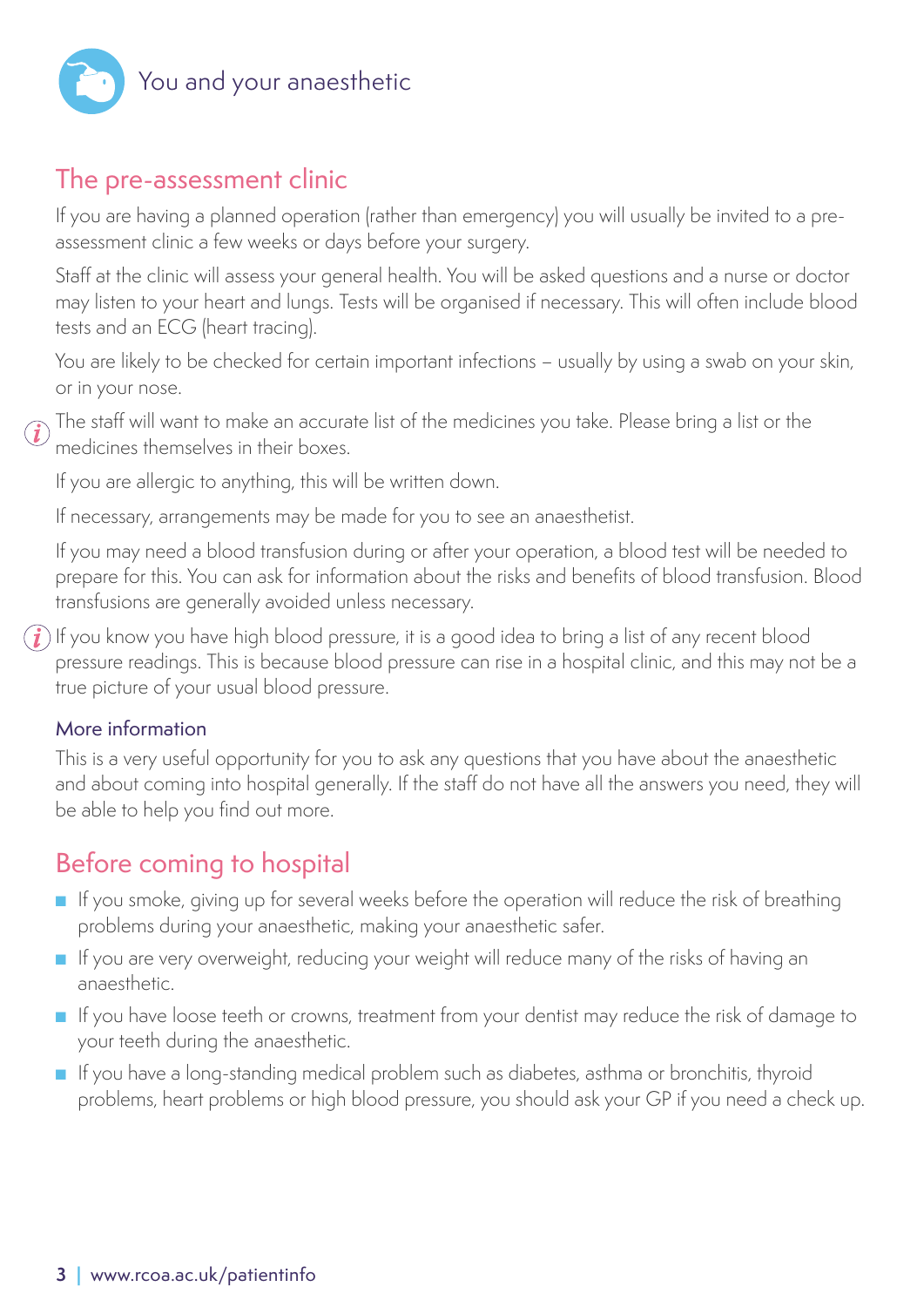

# **On the day of your operation**

The hospital should give you clear instructions about eating and drinking. These instructions are important. If there is food or liquid in your stomach during your anaesthetic, it could come up into your throat and damage your lungs.

**If you are a smoker** you should not smoke on the day of your operation.

**If you are taking medicines:** most medicines should be continued before an operation, but there are some important exceptions. You will need specific instructions from the pre-assessment team about your tablets.

**If you feel unwell** when you are due to come into hospital, please telephone the ward for advice.

#### Meeting your anaesthetist

Your anaesthetist will meet you before your operation. They will refer to the discussion you had in the pre-assessment clinic. They will discuss the anaesthetic you could have, including benefits, risks and your preferences. They will then:

- decide with you which anaesthetic would be best for you
- decide for you, if you would prefer that.

If there is a choice of anaesthetic, this will depend on:

- the operation you are having and your physical condition
- your preferences and the reasons for them
- the recommendation of the anaesthetist, based on experience
- the equipment, staff and resources at the hospital.

**Pre-medication** (a 'pre-med') is given before some anaesthetics. Premeds prepare your body for surgery – they may start off the pain relief, reduce acid in the stomach or help you relax. Some premeds make you more drowsy after the operation. If you think a pre-med would help you, please ask your anaesthetist.

**A needle** is used to start most anaesthetics in adults. If you are very worried about this, please talk to your anaesthetist.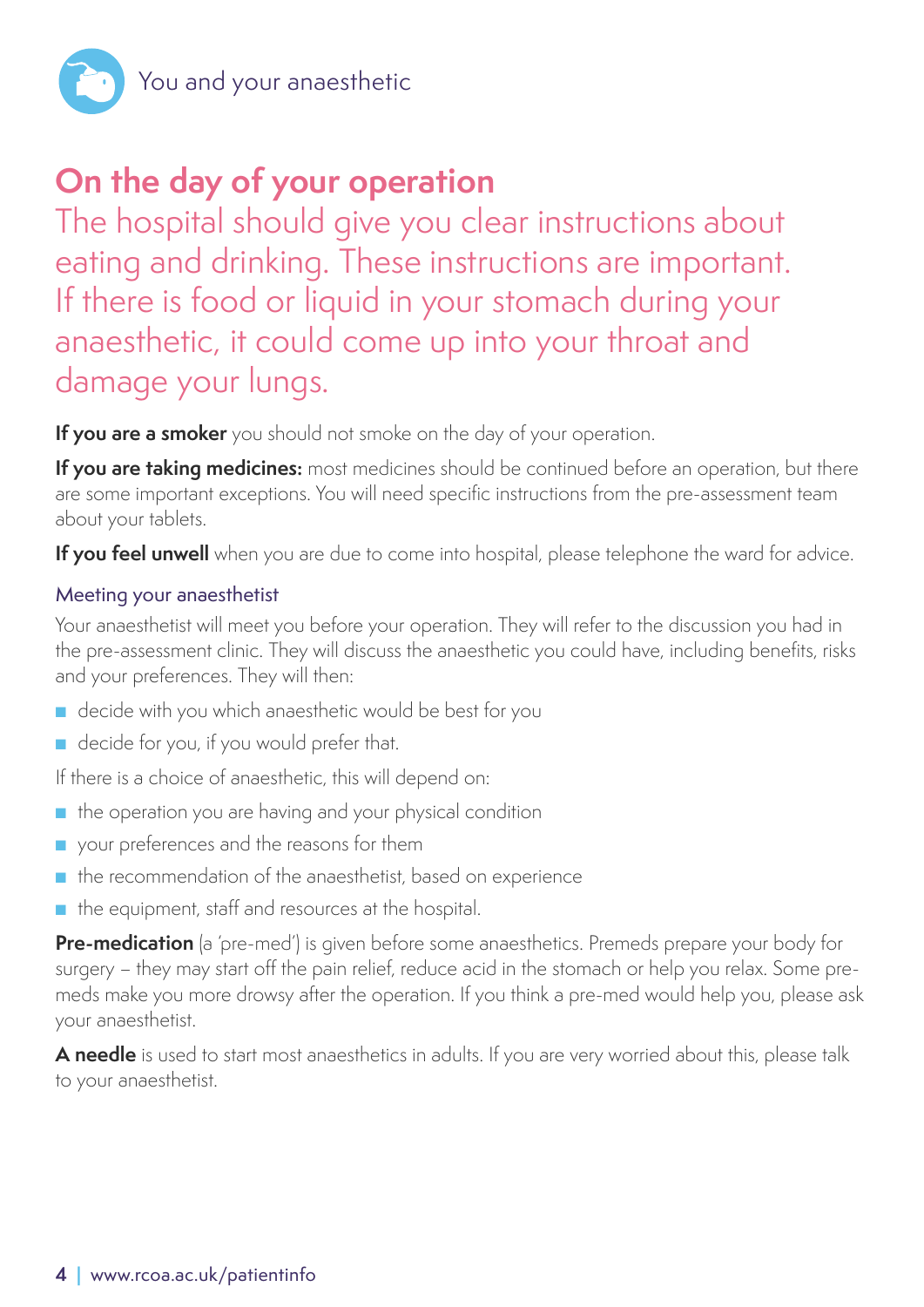

**Sedation**. This is the use of small amounts of anaesthetic or similar drugs to produce a 'sleep like' state. If you are having a local or regional anaesthetic, you will need to decide whether you would prefer to:

- be fully alert
- be relaxed and sleepy (sedation) but not unconscious
- have a general anaesthetic as well.

 $(i)$  Nothing will happen to you until you understand and agree with what has been planned. You have the right to refuse if you do not want the treatment suggested or if you want more information or more time to decide.

#### When you are called for your operation

- A member of staff will go with you to the theatre.
- You can wear your glasses, hearing aids and dentures until you are in the anaesthetic room. You may be able to keep them on if you are having a local or regional anaesthetic.
- Jewellery and/or any decorative piercing should ideally be removed. If you cannot remove it, the nurses will cover it with tape to prevent damage to it or to your skin.
- If you are having a local or regional anaesthetic, you can take your own electronic device, with headphones to listen to music.
- You may walk to theatre, accompanied by a member of staff, or you may go in a wheelchair or on a bed or trolley. If you are walking, you can wear your own dressing gown and slippers.
- **Final checks** will be done as you arrive in the operating department, before the anaesthetic starts. You will be asked to confirm your name, the operation you are having, whether left or right side (if applicable), when you last ate or drank and your allergies. These routine checks are normal in all hospitals.

## Starting the anaesthetic

Your anaesthetic may start in the anaesthetic room or in the operating theatre. Your anaesthetist will be working with a trained assistant. The anaesthetist or the assistant will attach machines that measure your heart rate, blood pressure and oxygen levels.

Almost all anaesthetics, including some kinds of local anaesthetic, start with a needle being used to put a cannula (thin plastic tube) into a vein in the back of your hand or arm. If needles worry you, please tell your anaesthetist. A needle cannot usually be avoided, but there are things he/she can do to help.

#### Local and regional anaesthetics

If you are having a local or regional anaesthetic:

■ your anaesthetist will ask you to keep quite still while the injections are given. You may notice a warm tingling feeling as the anaesthetic begins to take effect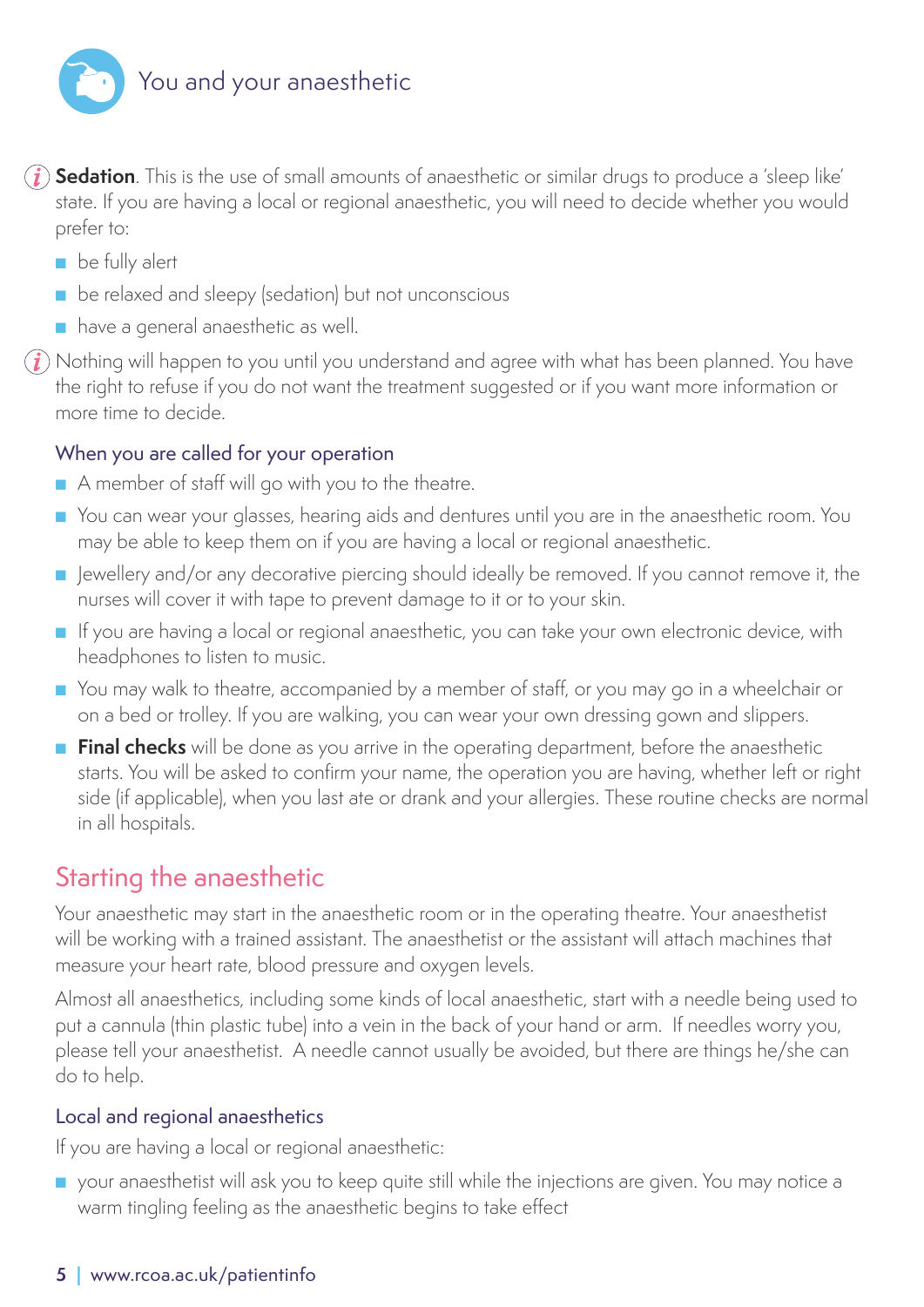

- your operation will only go ahead when you and your anaesthetist are sure that the area is numb
- you will remain alert and aware of your surroundings, unless you are having sedation. A screen shields the operating site, so you will not see the operation unless you want to
- if you are having sedation, you will be sleepy and relaxed. However, you may be aware of events around you
- for regional anaesthetics, your anaesthetist is always near to you and you can speak to him or her whenever you want to. For local anaesthetics, other theatre staff may be looking after you.

#### General anaesthetics

There are two ways of starting a general anaesthetic:

- anaesthetic drugs may be injected into a vein through the cannula. This is generally used for adults
- you can breathe anaesthetic gases and oxygen through a mask, which you may hold if you prefer.

Once you are unconscious, an anaesthetist stays with you at all times and continues to give you drugs to keep you anaesthetised.

**The Recovery room:** After the operation, you will usually be taken to the recovery room. Recovery staff will make sure you are as comfortable and free of nausea as possible. When they are satisfied that you have recovered safely from your anaesthetic you will be taken back to the ward.

## Pain relief afterwards

Good pain relief is important and some people need more pain relief than others. It is much easier to relieve pain if it is dealt with before it gets bad. Pain relief can be increased, given more often, or given in different combinations.

 $\hat{J}$  Occasionally, pain is a warning sign that all is not well; therefore, you should always report it to vour nurses and seek their advice and help.

Here are some ways of giving pain relief:

- **pills, tablets or liquids to swallow**  These are used for all types of pain. They take at least half an hour to work. You need to be able to eat, drink and not feel sick, for these drugs to work.
- **injections** These are often needed, and may be intravenous (through your cannula into a vein for a quicker effect) or intramuscular (into your leg or buttock muscle using a needle, taking about 20 minutes to work).
- **suppositories** These waxy pellets are put in your rectum (back passage). The pellet dissolves and the drug passes into the body. They are useful if you cannot swallow or if you might vomit.
- **patient-controlled analgesia (PCA)**  A machine allows you to control your pain relief yourself. The medicine enters your body through your cannula. If you would like more information, ask for a leaflet on PCA.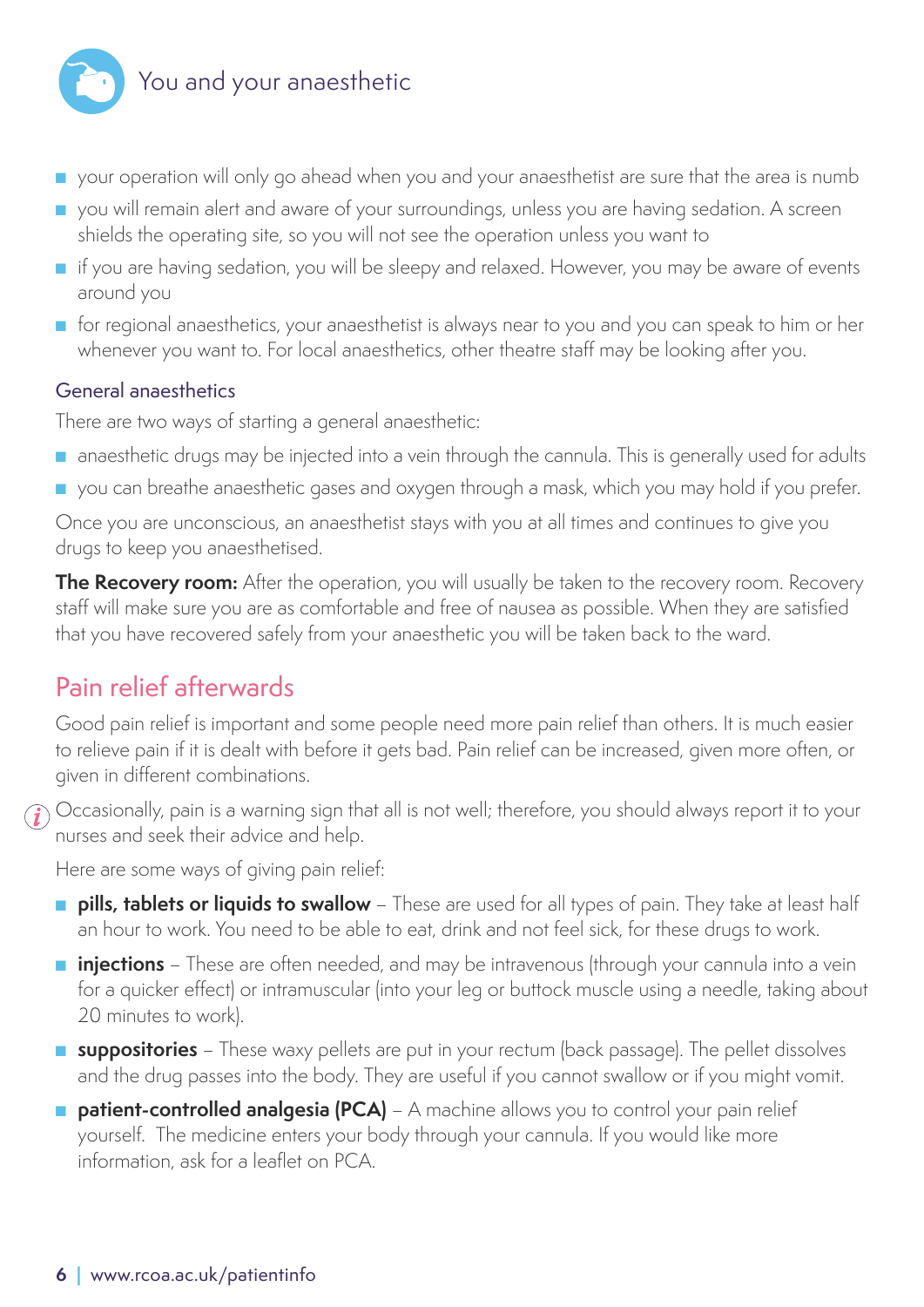

■ **Local anaesthetics and regional blocks** – These types of anaesthesia can be very useful for relieving pain after surgery. More details can be found in the leaflet Epidural pain relief after surgery which is available from the College website via the following link:

**www.rcoa.ac.uk/document-store/epidurals-pain-relief-after-surgery**.

## Understanding risk

People vary in how they interpret words and numbers. This scale is provided to help.



In modern anaesthesia, serious problems are uncommon.

Risk cannot be removed completely, but modern equipment, training and drugs have made it a much safer procedure in recent years.

To understand a risk, you must know:

- how likely it is to happen
- how serious it could be
- how it can be treated.

The risk to you as an individual will depend on:

- whether you have any other illness
- personal factors, such as smoking or being overweight
- surgery that is complicated, long or done in an emergency.

## Side effects and complications

More information on the side effects and complications than is listed here is given in the booklet Anaesthesia explained which is available from the College website via the link below:

#### **www.rcoa.ac.uk/document-store/anaesthesia-explained**.

- $RA =$  This may occur with a regional anaesthetic
- $GA =$  This may occur with a general anaesthetic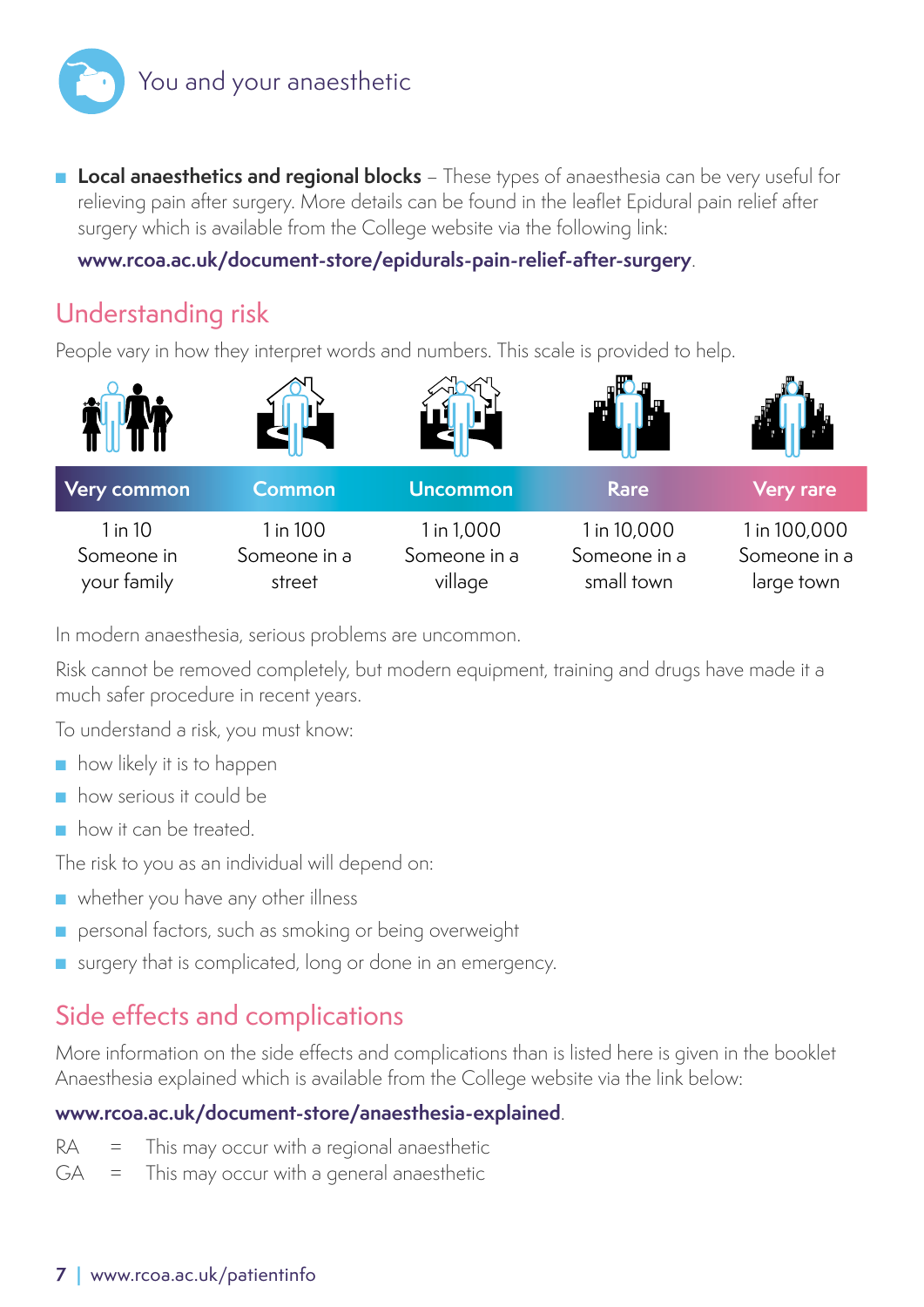

#### Very common and common side effects

- RA GA Feeling sick and vomiting after surgery
- GA Sore throat
- RA GA Dizziness, blurred vision
- RA GA Headache
- RA GA Bladder problems
- GA Damage to the lips or tongue (usually minor)
- RA GA Itching
- RA GA Aches, pains and backache
- RA GA Pain during injection of drugs
- RA GA Bruising and soreness
- GA Confusion or memory loss

#### Uncommon side effects and complications

- GA Chest infection
- GA Damage to the cornea of the eye
- GA Damage to teeth
- RA GA An existing medical condition getting worse
- RA GA Nerve damage to peripheral nerves
- GA Awareness (becoming conscious during your operation)

#### Rare or very rare complications

- GA Damage to the eyes including loss of vision
- RA GA Heart attack or stroke
- RA GA Serious allergy to drugs
- RA GA Nerve damage to nerves in the spine
- RA GA Death
- RA GA Equipment failure causing significant harm

Deaths caused by anaesthesia are very rare. There are probably about five deaths for every million anaesthetics in the UK.

#### Questions you may like to ask your anaesthetist

- **1** Who will give my anaesthetic?
- 2 Do I have to have a general anaesthetic?
- **3** What type of anaesthetic do you recommend?
- **4** Have you often used this type of anaesthetic?
- **5** Will I be unconscious and completely unaware during this kind of anaesthetic?
- **6** What are the risks of this type of anaesthetic?
- **7** Do I have any special risks?
- **8** How will I feel afterwards?

#### **8 |** www.rcoa.ac.uk/patientinfo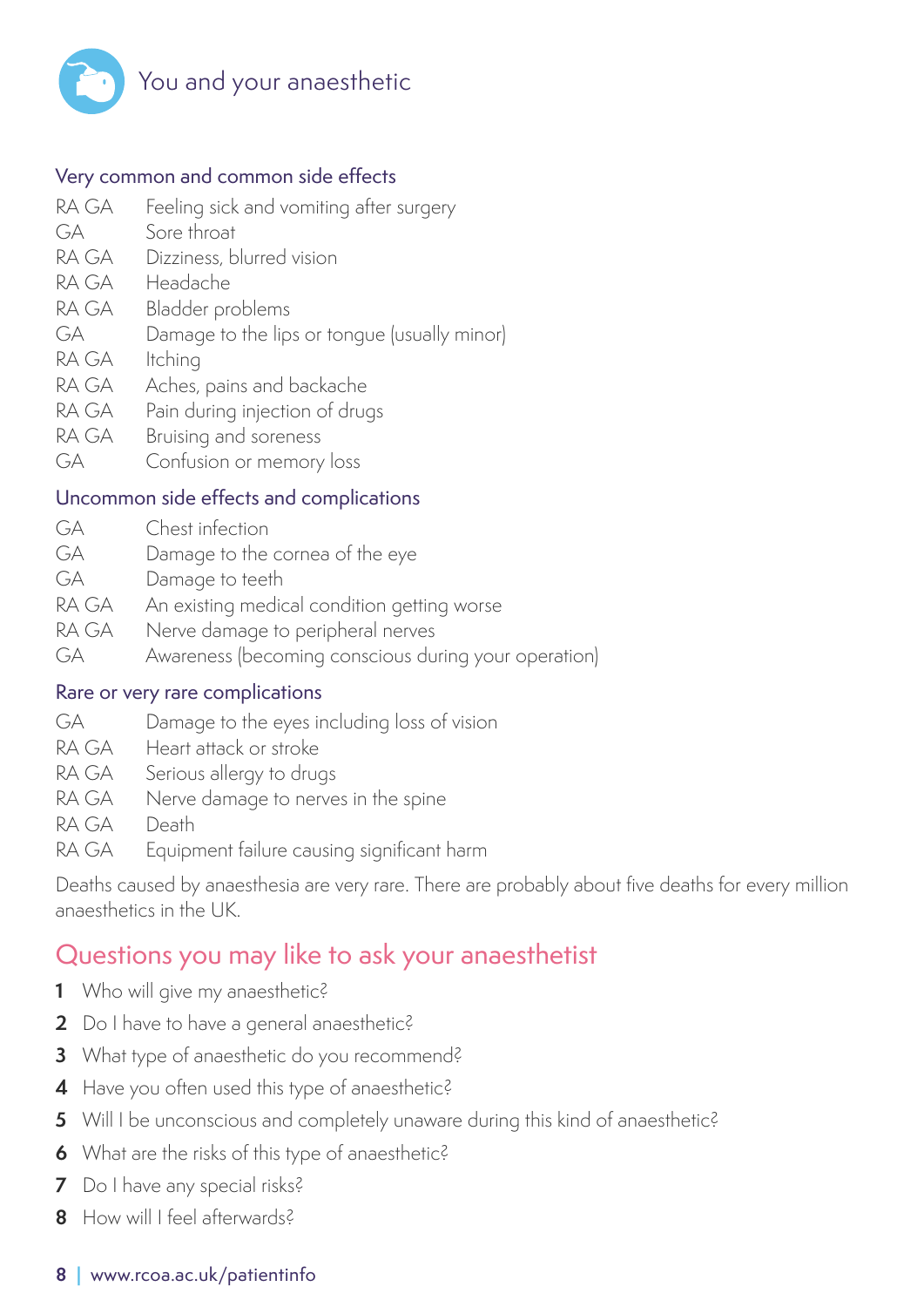

You can find more information leaflets on the College website **www.rcoa.ac.uk/patientinfo**. The leaflets below may also be available from the anaesthetic department or pre-assessment clinic in your hospital.

- Anaesthesia explained (a more detailed booklet).
- Your spinal anaesthetic.
- Anaesthetic choices for hip or knee replacement.
- Epidural pain relief after surgery.
- Local anaesthesia for your eye operation.
- Your child's general anaesthetic.
- Your anaesthetic for major surgery.
- Your anaesthetic for a broken hip.
- Brachial plexus block for surgery and pain relief.

## Risks associated with your anaesthetic

The following are leaflets about specific risks associated with having an anaesthetic or an anaesthetic procedure. They supplement the patient information leaflets listed above and are also available via the College website: **www.rcoa.ac.uk/patientinfo**.

- Feeling sick.
- Sore throat
- Shivering.
- Damage to teeth, lips and tongue.
- Damage to the eye during general anaesthesia.
- Post-operative chest infection.
- Becoming confused after an operation.
- Accidental awareness during general anaesthesia.
- Serious allergy during an anaesthetic (anaphylaxis).
- Headache after a spinal or epidural injection.
- Nerve damage associated with having an operation under general anaesthetic.
- Nerve damage associated with a spinal or epidural injection.
- Nerve damage associated with peripheral nerve block.
- Equipment failure.
- Death or brain damage.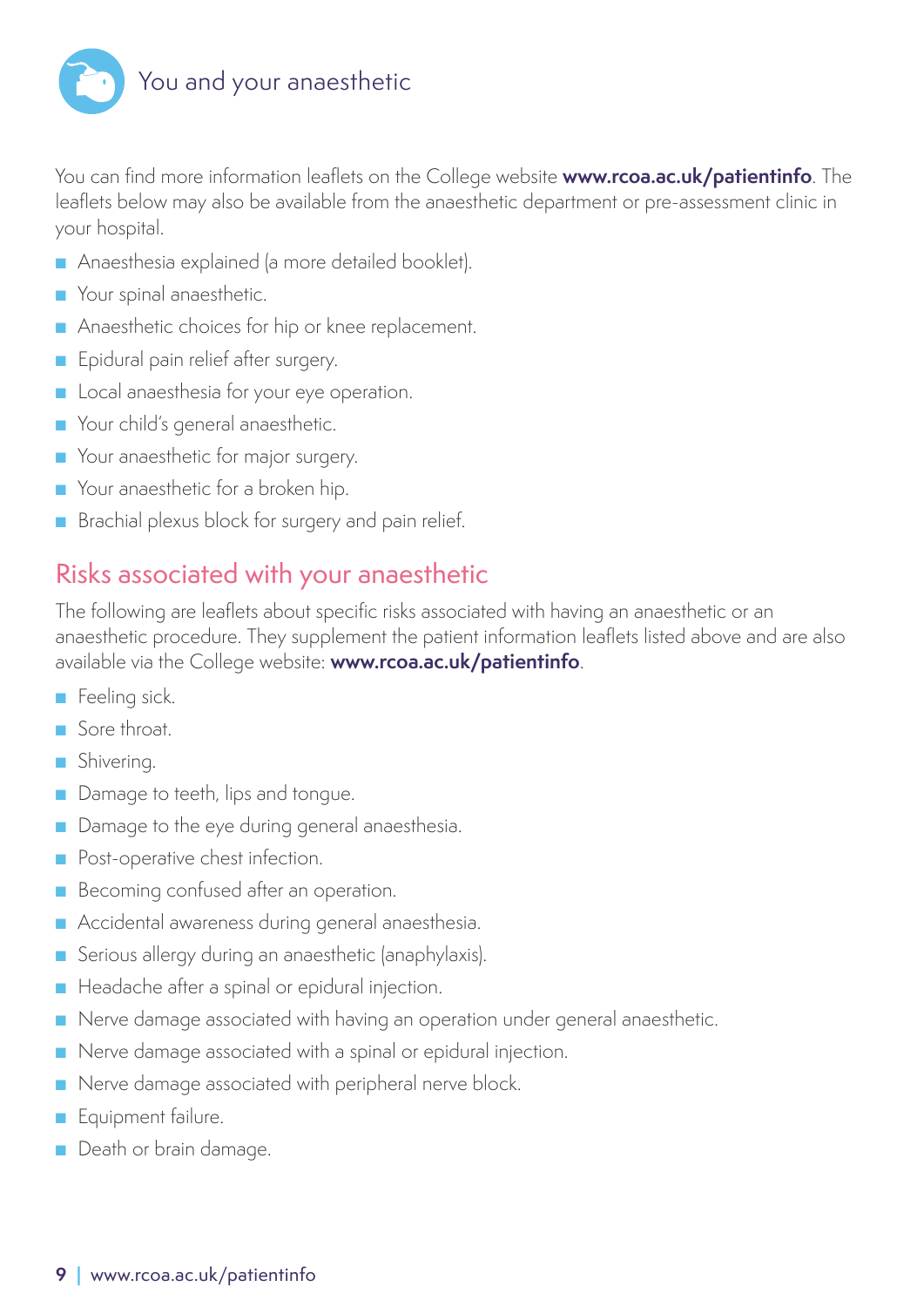**Space for notes or questions you may have:**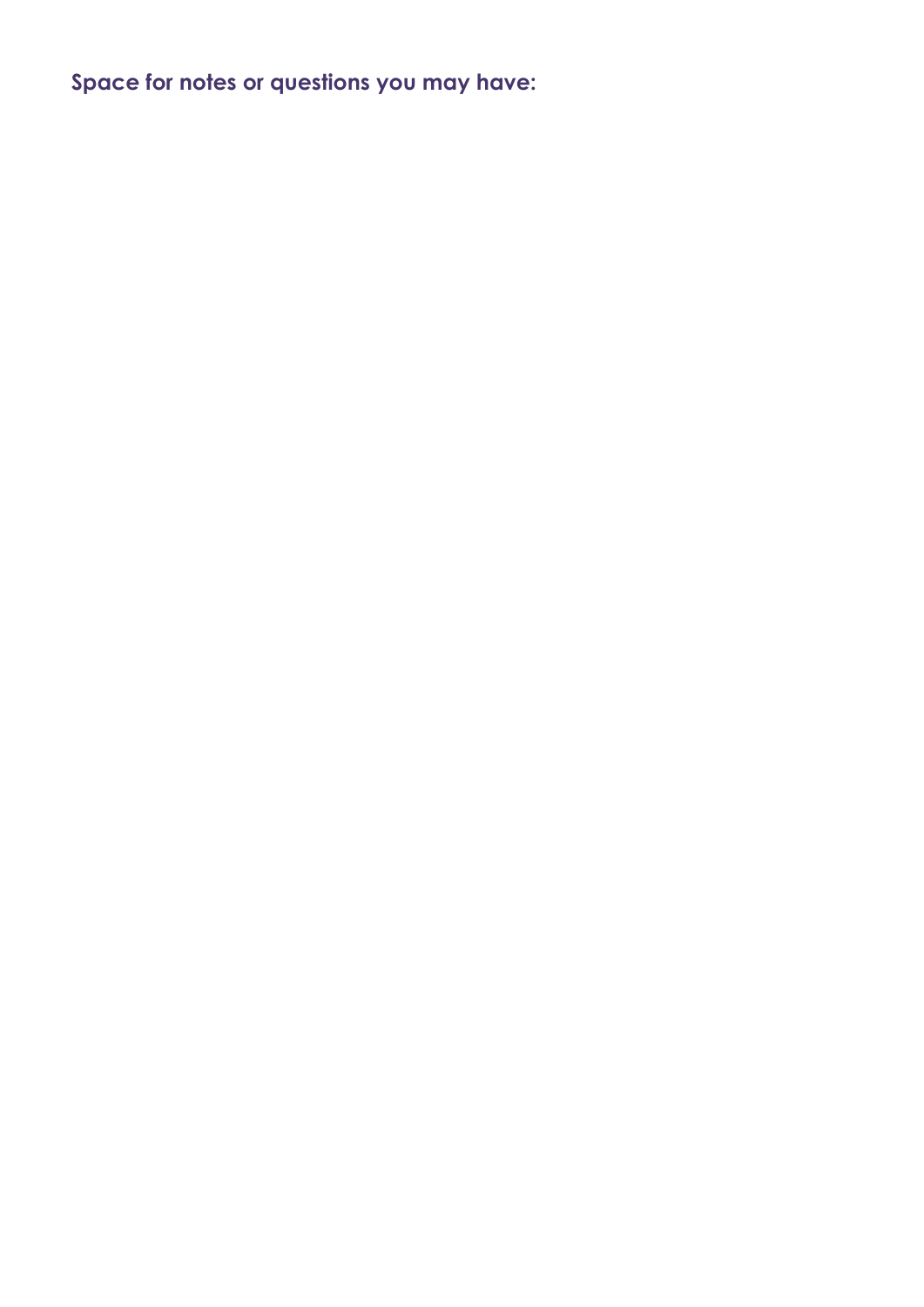

# **Tell us what you think** We welcome suggestions to improve this leaflet.

Royal College of Anaesthetists Churchill House, 35 Red Lion Square, London WC1R 4SG

**Tel** 020 7092 1500 **Email** patientinformation@rcoa.ac.uk **Website** www.rcoa.ac.uk/patientinfo **Twitter** @RCoANews **|** Find us on Facebook

## **Fourth Edition 2014**

**This leaflet will be reviewed within five years of the date of publication.**

© Royal College of Anaesthetists (RCoA)

This leaflet may be copied for the purpose of producing patient information materials. Please quote the original source. If you wish to use part of this leaflet in another publication, suitable acknowledgement must be given and the logos and branding removed. For more information, please contact us.